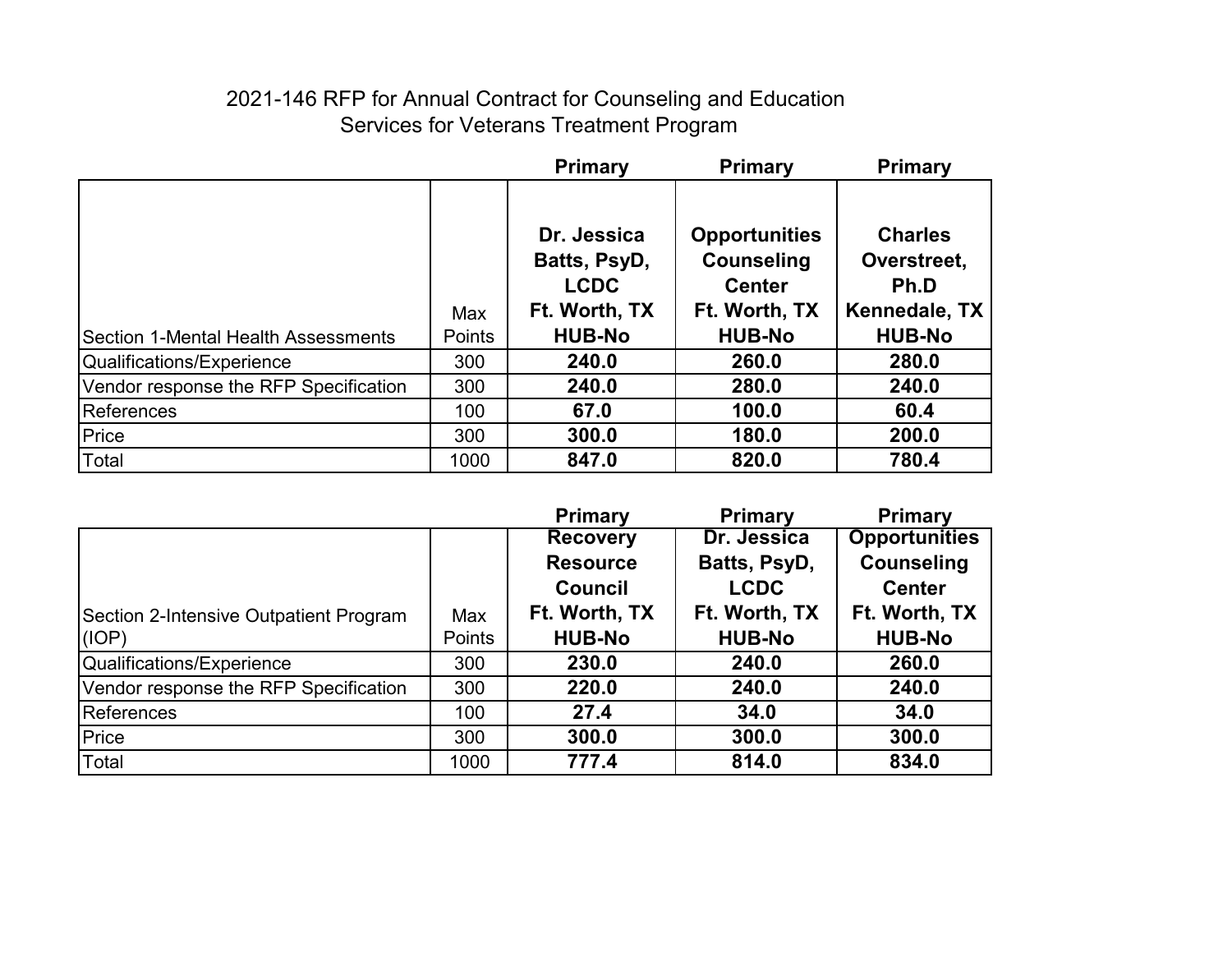## 2021-146 RFP for Annual Contract for Counseling and Education Services for Veterans Treatment Program

|                                         |               | <b>Primary</b>  | <b>Primary</b> | <b>Primary</b>       |
|-----------------------------------------|---------------|-----------------|----------------|----------------------|
|                                         |               | <b>Recovery</b> | Dr. Jessica    | <b>Opportunities</b> |
|                                         |               | <b>Resource</b> | Batts, PsyD,   | <b>Counseling</b>    |
|                                         |               | <b>Council</b>  | <b>LCDC</b>    | <b>Center</b>        |
| Section 3-Supportive Outpatient Program | Max           | Ft. Worth, TX   | Ft. Worth, TX  | Ft. Worth, TX        |
| (SOP)                                   | <b>Points</b> | <b>HUB-No</b>   | <b>HUB-No</b>  | <b>HUB-No</b>        |
| Qualifications/Experience               | 300           | 230.0           | 240.0          | 260.0                |
| Vendor response the RFP Specification   | 300           | 220.0           | 240.0          | 280.0                |
| <b>References</b>                       | 100           | 27.4            | 34.0           | 100.0                |
| Price                                   | 300           | 300.0           | 300.0          | 300.0                |
| Total                                   | 1000          | 777.4           | 814.0          | 940.0                |

|                                       |        | <b>Primary</b>       |
|---------------------------------------|--------|----------------------|
|                                       |        | <b>Opportunities</b> |
|                                       |        | <b>Counseling</b>    |
|                                       |        | <b>Center</b>        |
| Section 4-Batterer's Intervention     | Max    | Ft. Worth, TX        |
| Prevention Program (BIPP)             | Points | <b>HUB-No</b>        |
| Qualifications/Experience             | 300    | 260.0                |
| Vendor response the RFP Specification | 300    | 280.0                |
| References                            | 100    | 100.0                |
| Price                                 | 300    | 300.0                |
| Total                                 | 1000   | 940.0                |